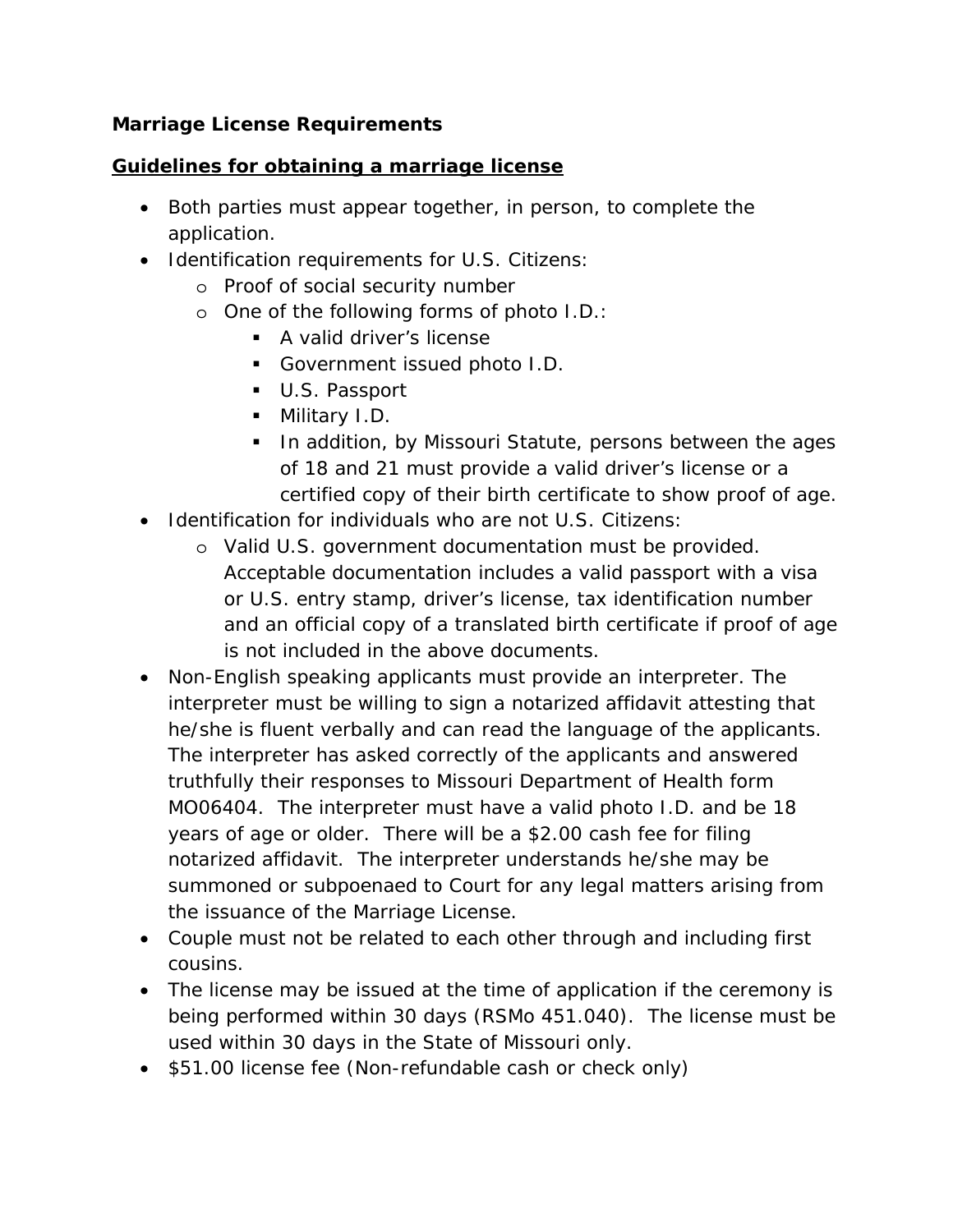- Previously married applicants will be asked to provide the date their last marriage ended by death or divorce.
- Applicants will be asked to affirm that all information is true and correct to the best of their knowledge and that they are free to marry under the laws of the state of Missouri. Applicants' signature on the application is considered sworn affirmation.

# *Under-Age Applicants*

- Applicants under the age of 18 must bring a parent or legal guardian to give consent to the marriage. If the parents are divorced, the custodial parent must present the divorce decree showing proof of custody. Under-age applicants must bring a certified copy of birth certificate along with another form of identification, which shows their social security number.
- The custodial parent must be present at the time of application and must have proper identification. (Valid driver's license and a certified copy of birth certificate of the child with parents name).
- Any applicant age 15 and under must make an appointment with a Circuit Judge and appear with a parent or legal guardian to obtain a special order giving consent to the marriage. The applicant and parent must then bring the order from the Judge to the Recorder of Deeds to apply for the marriage license along with a certified copy of birth certificate and proof of social security number.
- License is valid for thirty days starting the day issued. After that date the license is no longer valid and may not be used.
- Marriage License must be returned to the Recorder's Office from which issued within 15 days after the ceremony. Failure to make such return is a misdemeanor.

# *Persons solemnizing marriages*

Section 451.100 RSMo. Marriages may be solemnized by any clergyman, either active or retired, who is in good standing with any church or synagogue in this state. Marriages may also be solemnized, without compensation, by any judge, including a municipal judge. Marriages may also be solemnized by a religious society, religious institution, or religious organization of this state, according to the regulations and customs of the society, institution